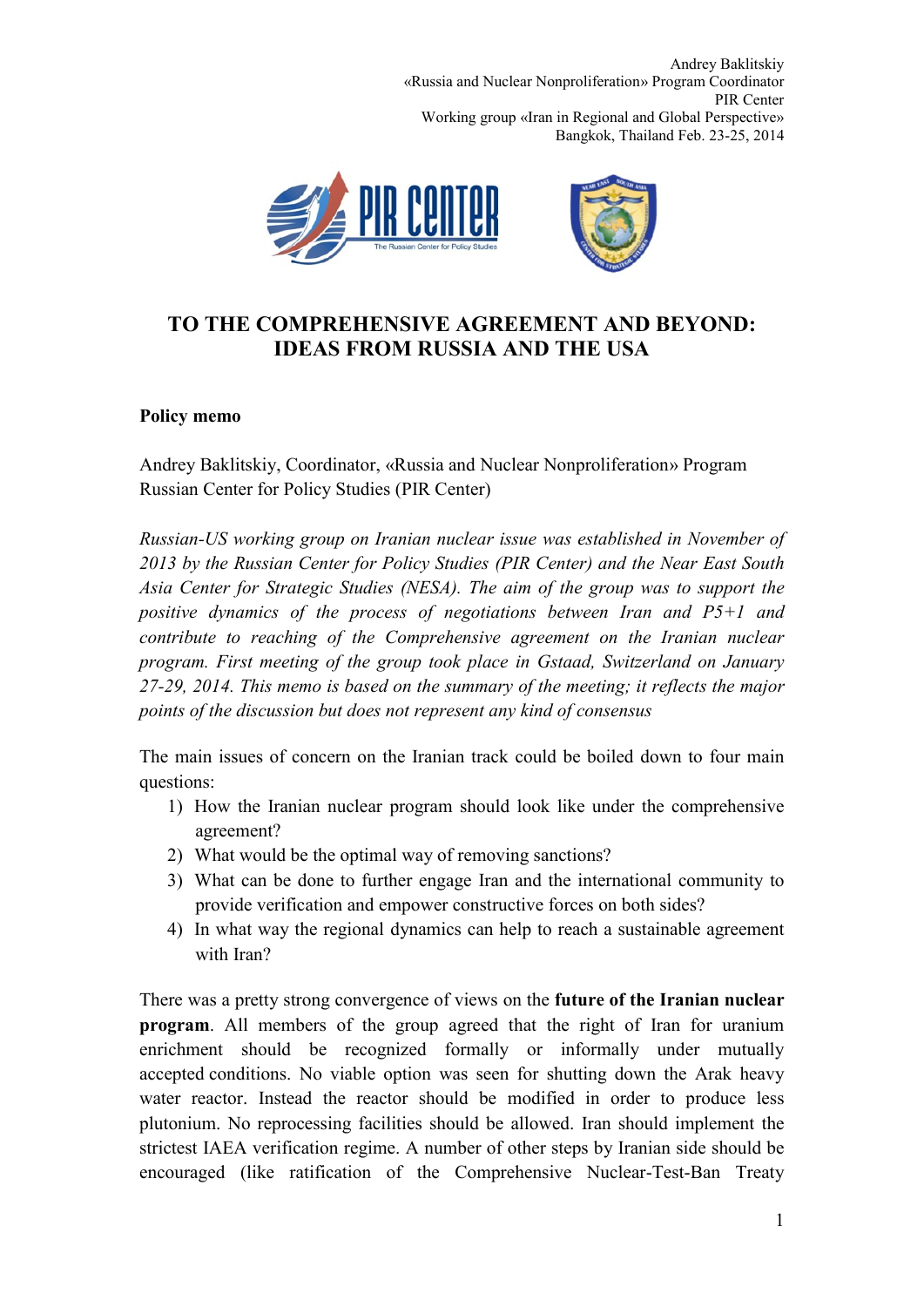Convention on Nuclear Safety, Vienna Convention on Civil Liability for Nuclear Damage and Convention on the Physical Protection of Nuclear Material etc).

For a certain period of time Iranian nuclear program will be limited beyond the NPT requirements. A cap will be put at Iranian overall stock of LEU, limitation will be put on the number of Separative work units (SWU) that Iranian enrichment program counts with. Overall nuclear capacity of Iran might be limited by it exact and justified needs. The possible military dimensions of Iranian nuclear program should be examined by the IAEA. However, in case the past activities remain the only pending issue on the agenda, they might be skipped.

Inviting IAEA Director General to the meetings between Iran and P5+1 as an observer, and joint briefings at the sessions of the IAEA Board of Governors might prove beneficial for the process. Reinforcing the Iranian commitments not to acquire nuclear weapons through the Islamic framework (like appealing to anti-nuclear fatwa) could also be useful.

Regarding the **issue of sanctions** there also was a rather strong unity among the Russian and the US participants. Pretty much everybody agreed that introduction of new nuclear-related sanctions against Iran at the current moment would be a mistake, and the Comprehensive agreement should be accompanied by the lifting of all of the sanctions of this kind. As lifting the UN SC sanctions should be the part of any Comprehensive agreement, a Security Council resolution with the precise timetable and conditions for lifting the sanctions should be passed prior to reaching such an agreement.

Dealing with the US sanctions, it will be more prudent to start with those that do not require congressional action, and can be dismantled with the executive orders or waivers. Successfully trading those sanctions for concessions on the part of Iran, could get the Capitol Hill on board. Putting together a list of the issues that can be disrupted if new US sanctions against Iran are introduced, might also influence the US Congress and secure the negotiating process.

One of the key issues for bringing sustainability to the Comprehensive agreement will be **engaging Iran and increasing cooperation** between Tehran and the international community. This engagement could be pursued in nuclear-related spheres and include:

- advising Iran on the best energy mix and on the building of the nuclear plants through the IAEA International Project on Innovative Nuclear Reactors and Fuel Cycles (INPRO);
- replacing the obsolete core of Tehran research reactor;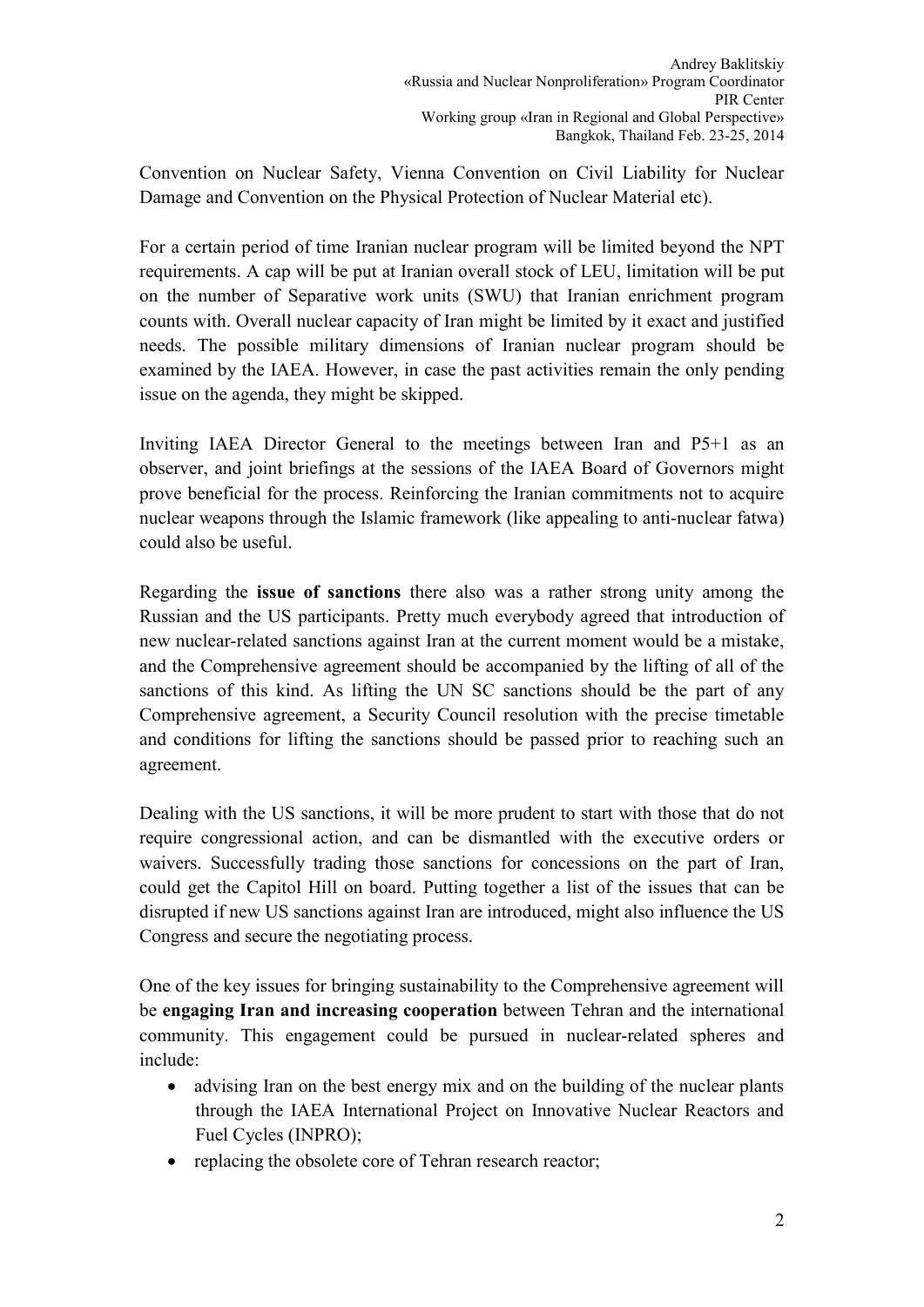- running programs on WMD nonproliferation and nonproliferation education in the Middle East with Iranian participation (e.g. in the context of the G8 Global Partnership against the Spread of Weapons and Materials of Mass Destruction);
- organizing nuclear safety and nuclear security exercises in the Middle East with Iranian participation (those might include *Bushehr* NPP stress tests) and inviting Tehran to the Nuclear Security Summits;
- trading contracts for shipment of natural uranium to Iran for cooperation in other spheres;
- elaborating on the opportunity of the USA buying enriched uranium for its nuclear power plants from Iran;
- aiming, in the long term, at implementation of joint programs (by Russia, the USA, or both) in the nuclear sphere in the Middle East with Iranian participation.

In the process of the technological cooperation, sharing of the sensitive technologies should be carefully examined.

Areas of non-nuclear related engagement could include:

- bringing Iran to the regional structures (e.g. Shanghai Cooperation Organisation);
- working on Iranian dossier at Financial Action Task Force on Money Laundering (FATF) and reintegration of Iran into the international financial system;
- accelerating Iranian accession to the World Trade Organization.

There is a numbers of reasons, why **the countries of the region** will not be directly invited to the negotiating table and why the regional issues will not be included into the Comprehensive agreement. In the end, President Rouhani received a mandate to negotiate on the nuclear issues not on the Syria, Lebanon, Iraq etc., where other power centers in Iran are involved. However, the states in the Middle East should be at least informed of the process. And this does not mean they can't play an important role.

Third parties could provide technical support for implementing and verifying the provisions of the agreement, play an important role as the intermediaries (Kazakhstan, Oman, etc.), back the US executive in its struggle with the Congress over new sanctions against Iran.

There is also a number of collective activities that can solve some aspects of the Iranian nuclear issue. Regional agreement, prohibiting the use of force (including